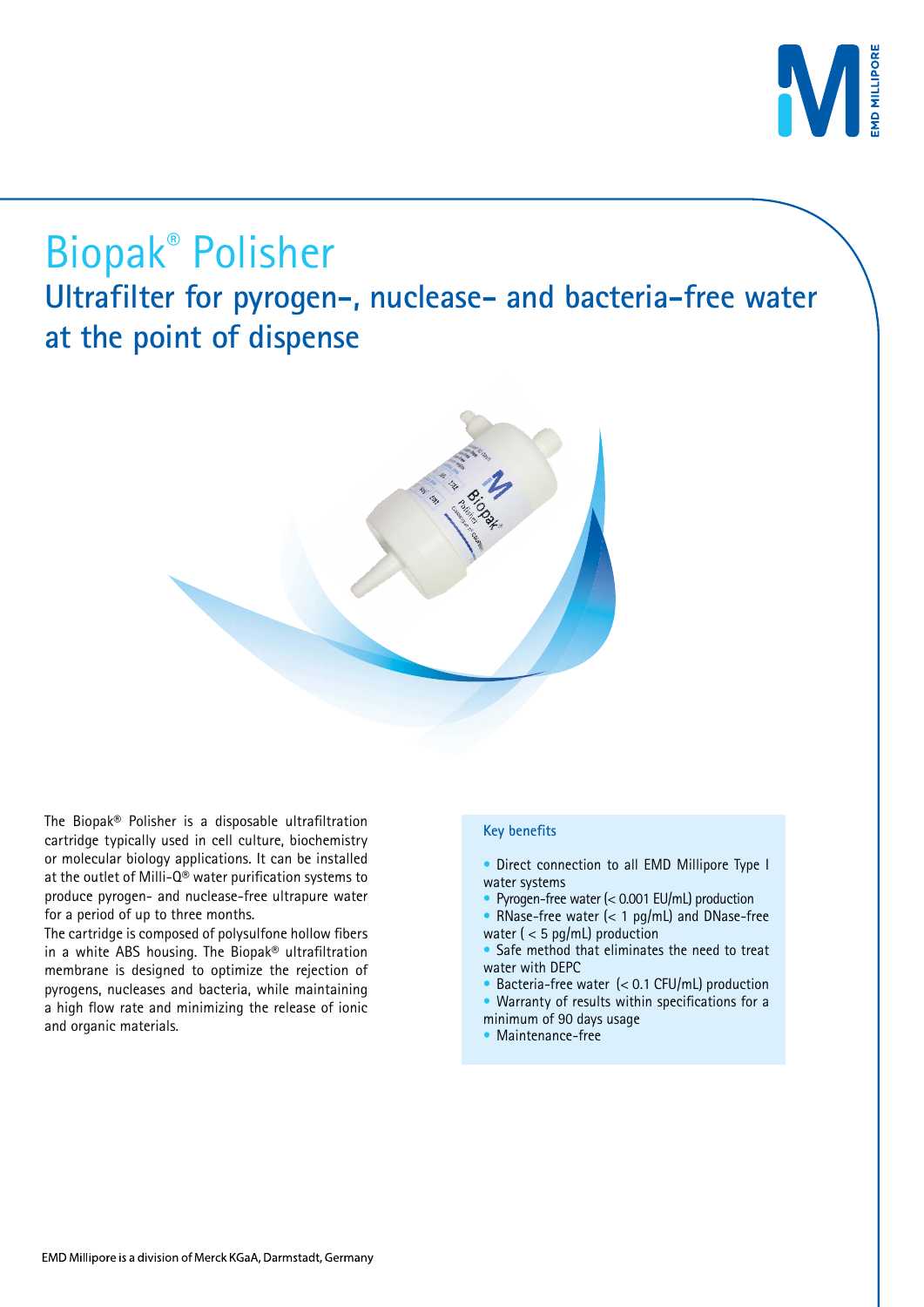#### **Pyrogen removal**

The most common pyrogens are endotoxins, *i.e.*, lipopolysaccharides (LPS) from the walls of Gramnegative bacteria. The LPS have two major parts: a hydrophilic polysaccharide chain with antigenic regions and a hydrophobic lipid group. As the polysaccharide chain is variable in length, the LPS molecular weight ranges from 3,000 to 25,000 Dalton. In ultrapure water, the LPS sub-units aggregate to form higher molecular weight structures that can be removed by ultrafiltration membranes with cut off below 20,000 Dalton.

Pyrogens are known to affect cell culture and biochemistry experiments in numerous ways. It has been demonstrated that their interaction with cell membranes causes morphological changes and damage, as well as the secretion of specific substances such as tumor necrosis factor, cytokines or enzymes. Pyrogens also affect the cell division process (enhancing or reducing it) depending on the nature of the cell line. The presence of pyrogens also may affect analytical techniques such as electrophoresis.

For these reasons, it is good laboratory practice to remove pyrogens from all solutions used in cell culture and other biochemical applications. Experiments performed in EMD Millipore R&D laboratories have demonstrated that the Biopak® Polisher can be used for at least 90 days to treat Milli-Q® ultrapure water and obtain product water with a pyrogen level below 0.001 EU/mL.

## **Nuclease removal**

Challenge tests performed in EMD Millipore R&D laboratories have demonstrated that the Biopak® cartridge allows easy production of ultrapure water that is both RNase-free  $\left($  < 1 pg/mL) and DNase-free  $\leq 5$  pg/mL).

Previous experiments also have shown that ultrafiltration with a properly validated device is just as efficient as diethylpyrocarbonate (DEPC) for RNase removal from ultrapure water without the negative aspects of DEPC treatment: lengthy treatment time and contamination of the treated water by  $\mathsf{CO}_2$  and ethanol.

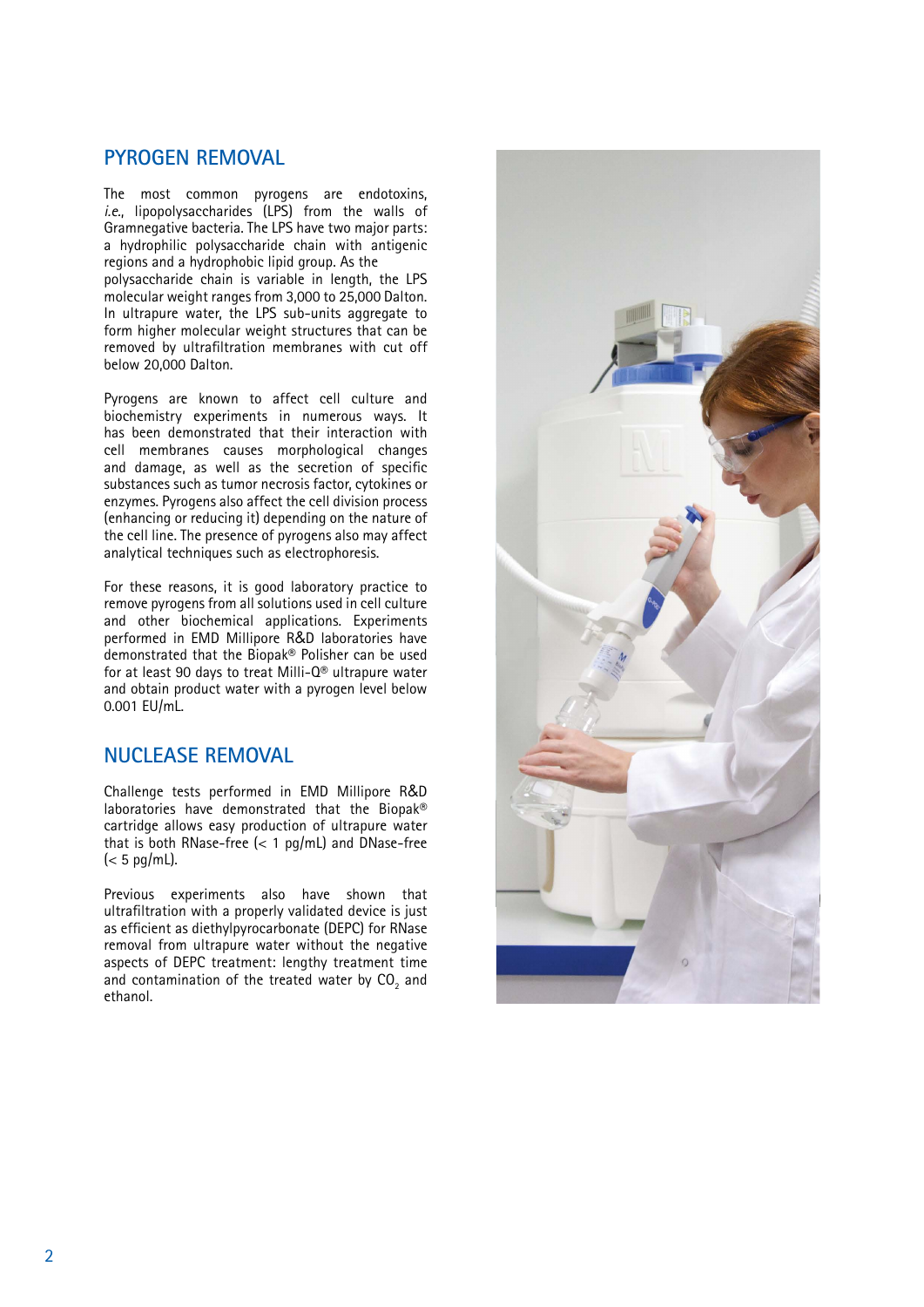#### **BACTERIA REMOVAL**

The validation protocol provided proof that the Biopak® ultrafiltration cartridge enables delivery of bacteria-free (< 0.1 CFU/mL) water, when used according to instructions with the filter outlet located in a clean environment.

#### **BioPak® POLISHER flow rate**



# **Product water specifications**

| Pyrogen Level (EU/mL) | < 0.001 |
|-----------------------|---------|
| RNases (pg/mL)        | - 1     |
| DNases (pg/mL)        | - 5     |
| Bacteria (cfu/mL)     | < 0.1   |

#### **High flow rate**

The large ultrafiltration membrane surface of the Biopak® cartridge makes it possible to produce pyrogen-free ultrapure water without compromising the flow rate, as shown by the graph opposite.

The user can obtain ultrapure water on demand just before solution preparation, minimizing risks of recontamination.

#### **Certificate of Quality**

Each Biopak® comes with a certificate of quality stating its performance specifications and lot release criteria.

### **ORDERING INFORMATION**

| <b>Description</b>                                                                                                                                                                                                                                                  | Catalogue No. |
|---------------------------------------------------------------------------------------------------------------------------------------------------------------------------------------------------------------------------------------------------------------------|---------------|
| Biopak® Polisher (1/pk), validated for<br>pyrogen-, nuclease- and bacteria-free<br>water production, delivered with a<br>self-adhesive label (with space to note<br>installation and replacement dates),<br>Certificate of Quality and multilingual<br>User manual. | CDUFBI001     |